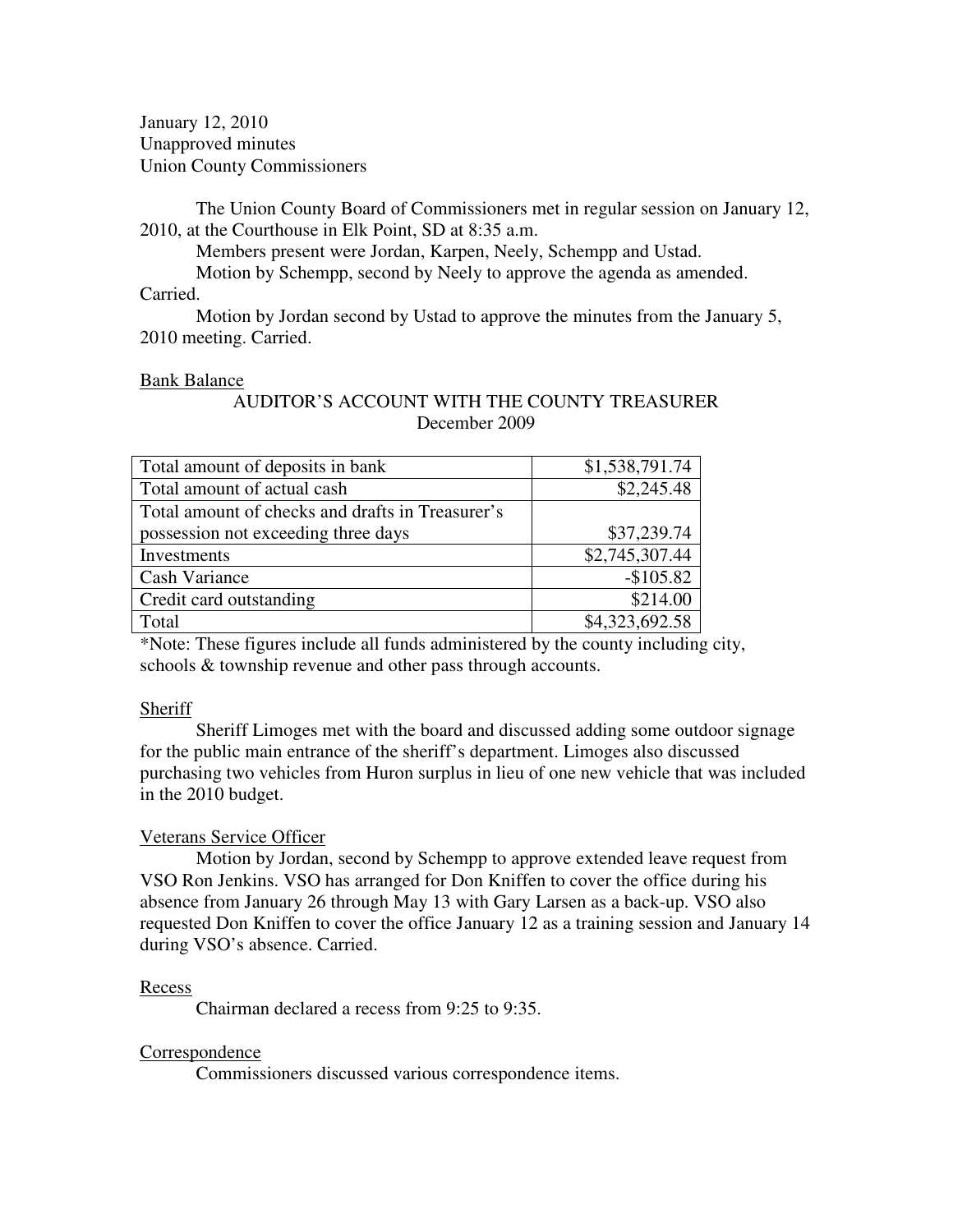## VSO

VSO Jenkins came to the board and introduced Don Kniffen as the replacement for VSO Jenkins during his absence.

#### Planning & Zoning

Zoning Director Henze met with the board. Discussion regarding the Barber permit- 180 days to show some progress.

#### 2010 Salaries

 In accordance with SDCL 6-1-10 the following list of salaries shall be published: Monthly:

 Ross Jordan-\$980; Doyle Karpen-\$980; Dale Neely-\$980; Marvin Schempp- \$980; Milton Ustad-\$980 (Commissioners); Carol Klumper-\$3,430.90; (Auditor); Carol Sommervold-\$2,682.39(Chief Deputy-2,562.98 & Technology Assistant-119.41); Jackie Sieverding-\$2,571.78 (Deputy I-2,452.37 & Technology Assistant -119.41); Myron Hertel-\$3,282.74 (Treasurer); Linda Roggow-\$2,324.84(Chief Deputy); Janette Bennett- \$2,452.37 (Deputy I);Anna Faulk-\$2,341.86 (Deputy II); Marti O'Dea-\$2,052.94 (Deputy II); Jana Foltz-\$3,437.77 (Register of Deeds); Colleen Mead-\$2,561.26(Chief Deputy); Dorothy Kistner -\$2,950.04 (Assessor); Dawn Steckelberg-\$2,418.26(Deputy); Deb Severson-\$2,341.23(Administrative Assistant); Donelda Golden-\$2,110.47(Deputy); Dan Limoges-\$4,349.89 (Sheriff); Scott Sexton-\$3,834.70 (Supt. of Buildings and Grounds); Jerry Miller-\$5,688.49 (States Attorney); Jeff Rarick- \$3,550.57 (Deputy States Attorney); Tina Knudson \$1,878.60(Secretary); Janet Lingle-\$2,815.93 (Extension Adm. Secretary-2,650.13 & P/Z assist-59.71 & Weed assist-\$106.09); Raymond Roggow-\$4,862.13 (Public Works Administrator-3,987.05 & EMA Director-875.08); Melissa Dawdy-2,045.77 (Hwy. Adm. Assistant); Crystal Harkness-\$2,666.07 (Hwy. Executive Secretary-2,532.17 & EMA-133.90); Ron Jenkins-\$1287.50 (Veterans Service Officer); Dennis Henze-\$3,094.13 (Planning & Zoning); Lisa McInerney \$987.09 (PT County Nurse-\$878.13, Jail-\$108.96).

#### Hourly:

 Bonnie Pojunos-\$12.37 (PT Reg. of Deeds Clerk); Alice Card-\$13.00 (PT custodian); Cathy Smith-\$12.34 (PT States Attorney Secretary); Jo Hackett- \$11.17 (PT State's Attorney intern); Elden Beeler, Jr.-\$17.83 (Hwy IV); Richard Beeler-\$18.45 (Hwy IVA); Neal Barnes -\$14.41 (Hwy III) Robert Bradshaw-\$17.21 (Hwy III ); Jerrine Collins-\$13.18 PT custodian); Matthew Dennison-\$17.83 (Hwy IV); Ed Donnelly \$13.65 **(**Hwy II); Jack Kirkebak-\$17.21 (Hwy III); L. Paul Limoges-\$19.70 (Hwy V); Jeff Noteboom-\$17.21 (Hwy III); Oliver Morris-\$17.21 (Hwy III); Russell Paulson-\$18.45 (Hwy IVA); Josh Homandberg-\$15.75 (Hwy III); Larry Clark \$14.84 (Hwy III); Derek Lykken \$13.99 (Hwy III) Michael Palmer-\$16.70 (Deputy II); Michael Bucholz-\$17.86 (Chief Deputy/Investigator); Tracy Smith-\$13.85 (Secretary); Logan Rubida-\$11.60 (Dispatcher II)Troy Stephens-\$14.62(Chief Jailer); Judy Oberg-\$16.22 (Dispatcher I); Sharon Christensen-\$11.60 (Dispatcher II); Jeffrey Brandt-\$11.60 (Dispatcher II); Anthony Iverson-\$11.60 (Dispatcher II); Neil Leitru-\$12.55 (Dispatcher II); Joshua Lee- \$14.53 (Deputy II); Jon Feller-\$14.53 (Deputy II); Sarina Waterman-\$14.38 (Deputy II); Lynn Freeman \$12.22 (Correctional Officer II); Dustin Sharkey \$14.53 (Deputy II); Mary Kriskey \$11.55 (Dispatcher II); Linda Holmes \$12.37 (Correctional Officer I);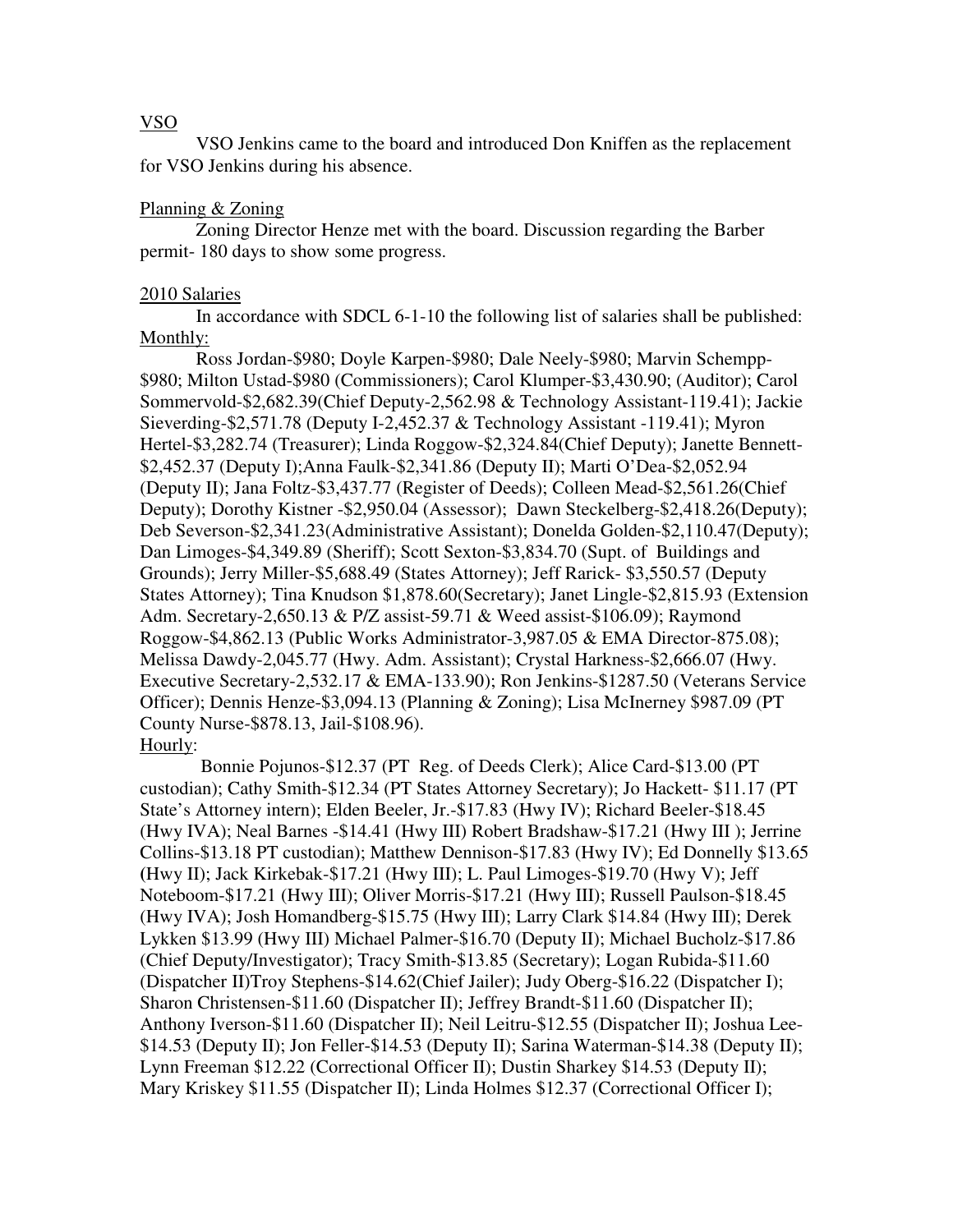Shaun Vincent \$12.22 (Correctional Officer II); Dawn Kleich-\$12.11 (Correctional Officer II) Kari Van Buskirk-\$12.11 (Correctional Officer II); Alesha Rush-\$12.11 (Correctional Officer II); Sara Nelson-\$12.11(Correctional Officer II); David Harkin \$12.52 (Special Deputy); Richard Headid-\$14.38 (Special deputy); Adam Gillaspie- \$12.06(correctional Officer II); Bob Brink \$10.93 (Special Deputy); Anna Hinds-\$12.06 (PT Correctional Officer); Bryant Miller \$12.06 (PT Correctional Officer); Jeffrey Demetri \$12.06 (PT Correctional Officer); Melissa Gregg-\$10.65 (WIC/Nurse Secretary); Melissa Gregg-\$11.16 (PT Treasurer Clerk) Weed employees to be listed later. Extension board, Planning & Zoning and Weed board members- \$50 per meeting; Justin Boyd- \$58.00 per call- (Coroner). Deputy Coroners- Kelly Staum, William Pappas, Warren Wilkens, Jim Christenson, Robert Sayler- \$58 per call.

### Treasurer

 Treasurer Hertel met with the board to discuss a contract for delinquent taxes. Motion by Jordan, second by Neely to approve a contract with Michael Oakley for payment of delinquent taxes. Carried.

Discussion took place on the website.

#### Executive session

 Motion by Jordan, second by Schempp to enter executive session at 10 a.m. for legal matters. Carried. Chaiman declared the board out of executive session at 10:17 a.m.

### PWA

 PWA Roggow met with the board on various matters. Motion by Schempp, second by Neely to hire Doug Irwin as a temporary hwy. worker at \$9.60. Carried.

 Motion by Ustad, second by Jordan to approve a permit for Lewis and Clark for a water line across County Road #11 between Section 5 and 8, T95N, R50W. Carried.

 Discussion took place regarding the recent snowstorm. Motion by Jordan, second by Ustad to pass a resolution seeking assistance and aid to Union County and the townships in Union County from both State and Federal levels. Carried.

# RESOLUTION #2010-001 UNION COUNTY COMMISSIONERS' RESOLUTION TO REQUEST STATE AND FEDERAL ASSISTANCE

WHEREAS, two severe snow storms / blizzards have devastated Union County over the last 30 days; and,

WHEREAS, near record snow falls and high winds have caused excessive snow drifts, which have closed numerous township roads for weeks at a time, when and where these township roads are opened one lane of travel is all that is able to be achieved; and, WHEREAS, if the roads can not be opened and the snow pushed back off of the road the melting of the snow will destroy some township roads; and

WHEREAS, damage to the County and the Townships within Union County are currently unable to open the roads in a timely fashion, which causes a public safety risk to the citizens of Union County, and will surely add to the financial burden of the citizens, farmers and ranchers of Union County; now therefore,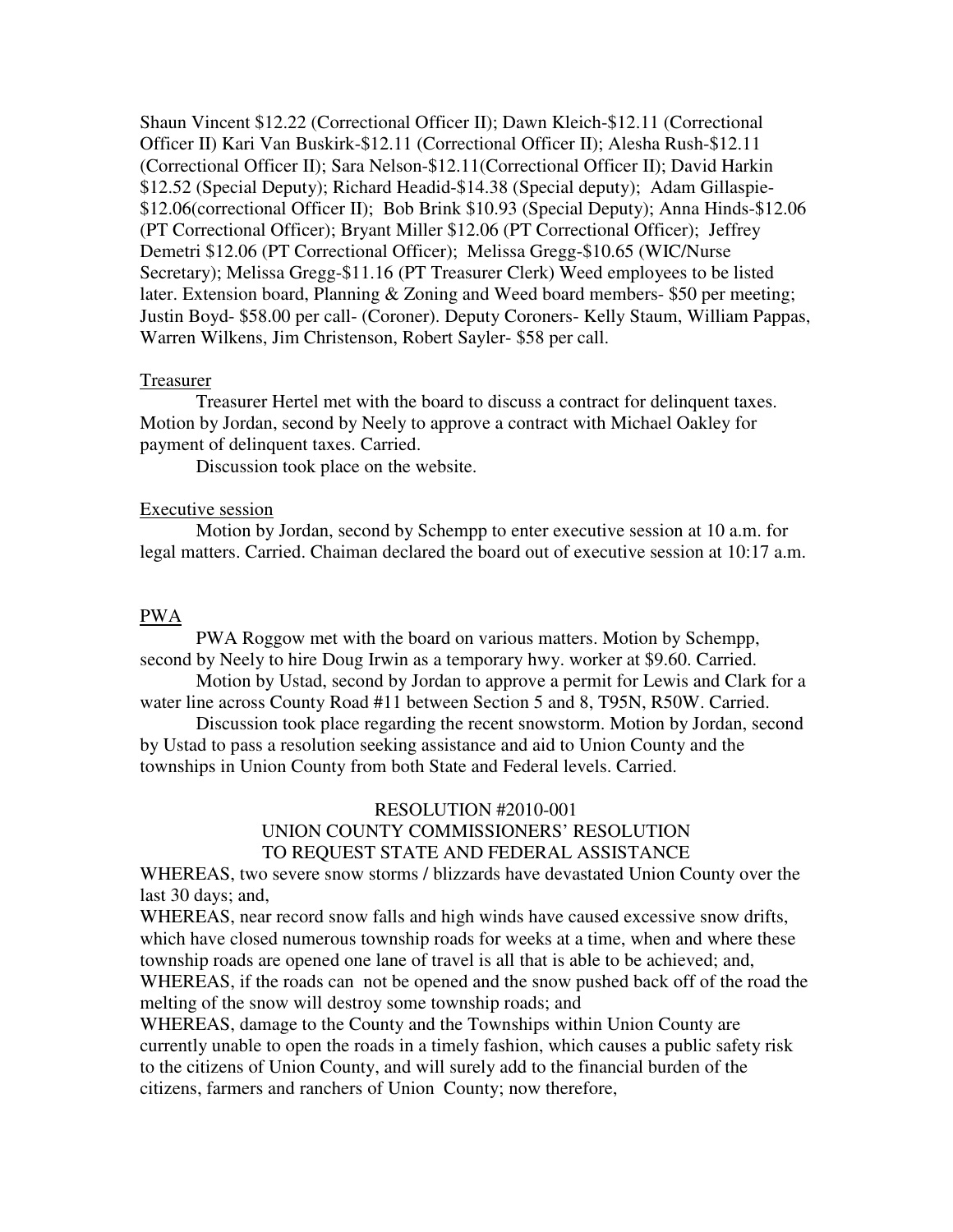BE IT RESOLVED by the Union County Board of Commissioners to declare the Union County a disaster area due to recent snow storms; and therefore,

BE IT FURTHER RESOLVED to urge our Federal and State Legislators, as well as the Governor of the State of South Dakota and the South Dakota Department of Transportation and the South Dakota National Guard to take appropriate action to assist

Union County in protecting human life and assist in preventing further economic injury to Union County citizens.

Upon call for vote, all members voted aye. Resolution passed.

# Executive session

 Motion by Jordan, second by Neely to enter executive session at 10:37 a.m. to discuss legal matters. Carried. Chairman declared them out of session at 11:08.

# Recess

Chairman declared a recess until 11:15 a.m.

# Personnel Manual

 Motion by Jordan, second by Schempp to approve the Union County Personnel Manual final draft amendment. Carried.

# Real Estate Purchase

 A parcel of property was offered for sale near the courthouse. During executive session to discuss legal matters, the board authorized the chairman an amount to offer for the property. A motion by Jordan, second by Neely to approve an agreement to purchase property at 109 North Court Street, Elk Point, SD from Marlene Rosenbaum described as The North Half of Lot 1 and the North Half of the East 46.10 feet of Lot 2 in block 4, of the Original Plat of the City of Elk Point, Union County, south Dakota; lot size is 75 x 95.10. Motion carried.

# Resolution of Necessity 2010-002

 Motion by Jordan, second by Schempp to approve the following resolution. Carried.

# RESOLUTION OF NECESSITY UCC #2010- 002

WHEREAS, it is necessary for Union County, South Dakota to purchase land for the amount of Forty-five Thousand Dollars (\$45,000.00) for the purpose of providing parking near the courthouse or other future use, the property to be purchased is located at and commonly known as 109 North Court Street, Elk Point, South Dakota and properly described as follows:

 The North Half of Lot 1 and the North Half of the East 46.10 feet of Lot 2 in Block 4, of the Original Plat of the City of Elk Point, Union County, South Dakota; lot size is 75 x 95.10.

(hereafter referred to as "Property") therefore; and

NOW THEREFORE, be it hereby

RESOLVED by the Union County Board of Commissioners that the above-described property be purchased for the purpose of creating a courthouse parking lot or other future use by the County as maybe deemed appropriate.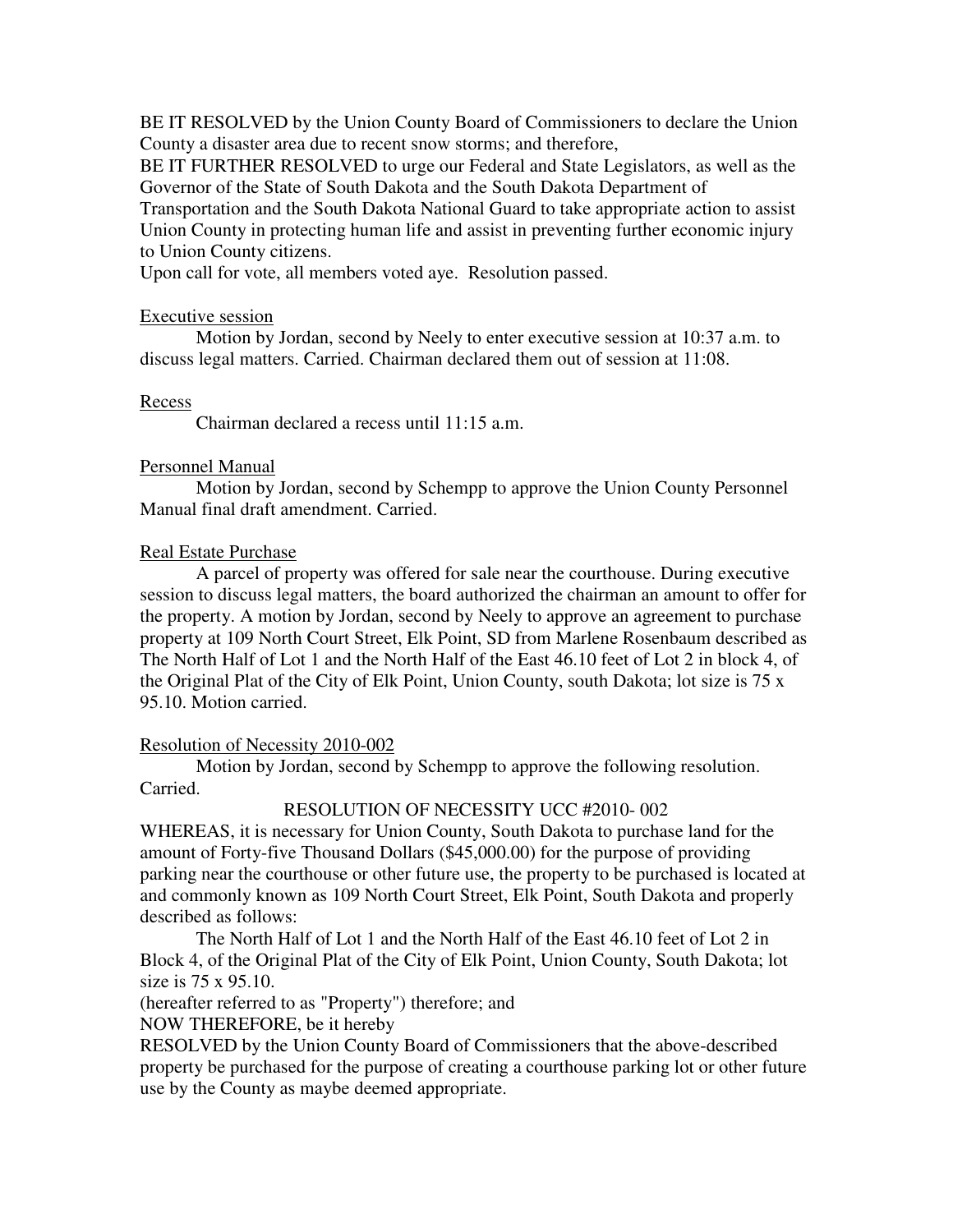The within and foregoing Resolution was considered at a regular meeting of the Union County Board of Commissioners on January 12, 2010, and upon Roll Call the following vote was taken:

| Doyle Karpen        | Voted | Yes |
|---------------------|-------|-----|
| <b>Milton Ustad</b> | Voted | Yes |
| Dale Neely          | Voted | Yes |
| Ross Jordan         | Voted | Yes |
| Marvin Schempp      | Voted | Yes |

Claims

 Motion by Jordan, second by Neely to approve the following claims. Carried. The following claims have been audited, approved and warrants drawn on the same: Bi-Weekly payroll for 1-15-2010: Highway \$25,169.94; Sheriff \$28,430.11; State's Attorney \$1,357.05; Public Building \$383.50; Treasurer \$72.54; Nurse \$159.75; WIC \$165.08; Register of Deeds \$556.65; Coroner \$58.00. Longevity for County Employees \$44,245.00. Juror's (Jury Duty) \$1,062.20; Alcester Union (Ad) \$739.68; Alliance Communication (Phones) \$538.01; Bernie's Lawn & Garden Center (Supplies) \$19.90; Tudogs Computing (Repairs) \$270.00; Brown & Saenger (Supplies) \$28.20; Casey's General Store (Food) \$38.11; Cathy Rehfuss (Mi Hearing) \$15.00; Century Business Products (Maint) \$60.00; Chesterman Co (Water) \$34.50; Children's Inn (Allotment) \$300.00; City Of Alcester (Utilities) \$62.23; Clay Rural Water System (Utilities) \$328.40; Clay-Union Electric Corp (Utilities) \$750.00; Community Health Clinic (Care) \$72.80; Country Estates Truck Repairs (Maint) \$956.22; Dailey Plumbing (Repairs) \$66.30; Dakota Ammo Inc (Supplies) \$357.40; Dakota Dunes North Sioux City Times (Ad) \$833.52; Dakota Rigger & Tools (Repairs) \$610.80; Dakotabilities (Care) \$360.00; Dial-Net (Maint) \$240.50; Diesel Machinery (Equipment) \$19,600.00; Dirks Motor (Repairs) \$588.49; Donna K Dietrich (Mi Hearing) \$142.64; FSH Communications (Phones) \$120.00; Hickory Tech (Phones)\$245.40; Horn Law Office Prof L.L.C (Ct Apt Atty) \$196.60; Hydraulic World (Supplies) \$133.08; Jacks Uniform & Equipment (Supplies) \$23.70; Janitor Depot Inc (Supplies) \$608.05; Jet Service Center Exhaust (Repairs) \$245.83; John P Slattery (Public Defender) \$2,891.29;Knology (Utilities) \$163.91; LaCroix Law Office (Ct Apt Atty) \$199.78; Leader Courier (Ad) \$848.35; Lincoln County (Reimb MI) \$339.02; Linweld (Supplies) \$20.95; Loren Fischer Disposal (Utilities) \$15.00; Maintenance Engineering (Supplies) \$323.48; McLeods (Supplies) \$258.27; Michael McGill (Public Defender) \$3,317.69; MidAmerican Energy (Utilities) \$609.35; Muller Auto Parts (Supplies & Repairs) \$235.81; Nelva Kooistra (Mi Hearing) \$15.00; Northland Products (Supplies) \$226.15; Office Elements (Supplies) \$331.13; Ollies Drive Inn (Meals For Jail) \$5,301.75; Olson Welding (Repairs) \$68.90; Perkins Office Solutions (Copier) \$7,278.24; Peterson, Stuart & Rumpca (Public Defender) \$5,782.58; Pete's Produce (Supplies & Repairs) \$108.53; Pictometry International (Service) \$3,990.34; Pioneer Drug (Drugs) \$469.71; Powerplan (Repairs) \$584.27; Qwest (Phones) \$1,200.72; Qwest (Phones) \$2.93; RDJ Specialties (Supplies) \$554.60; Road Machinery & Supplies (Repairs) \$354.96; Safe Options Services (Allotment) \$300.00; Sam's Club (Supplies) \$78.09; SDACC (CLERP) \$2,153.96; SDML (Workmen's Comp) \$46,513.00; Shepherd Reporting (Transcripts) \$25.00; Sheriff Of Woodbury County (Return) \$21.36; Sioux Laundry Inc (Meals For Jail)